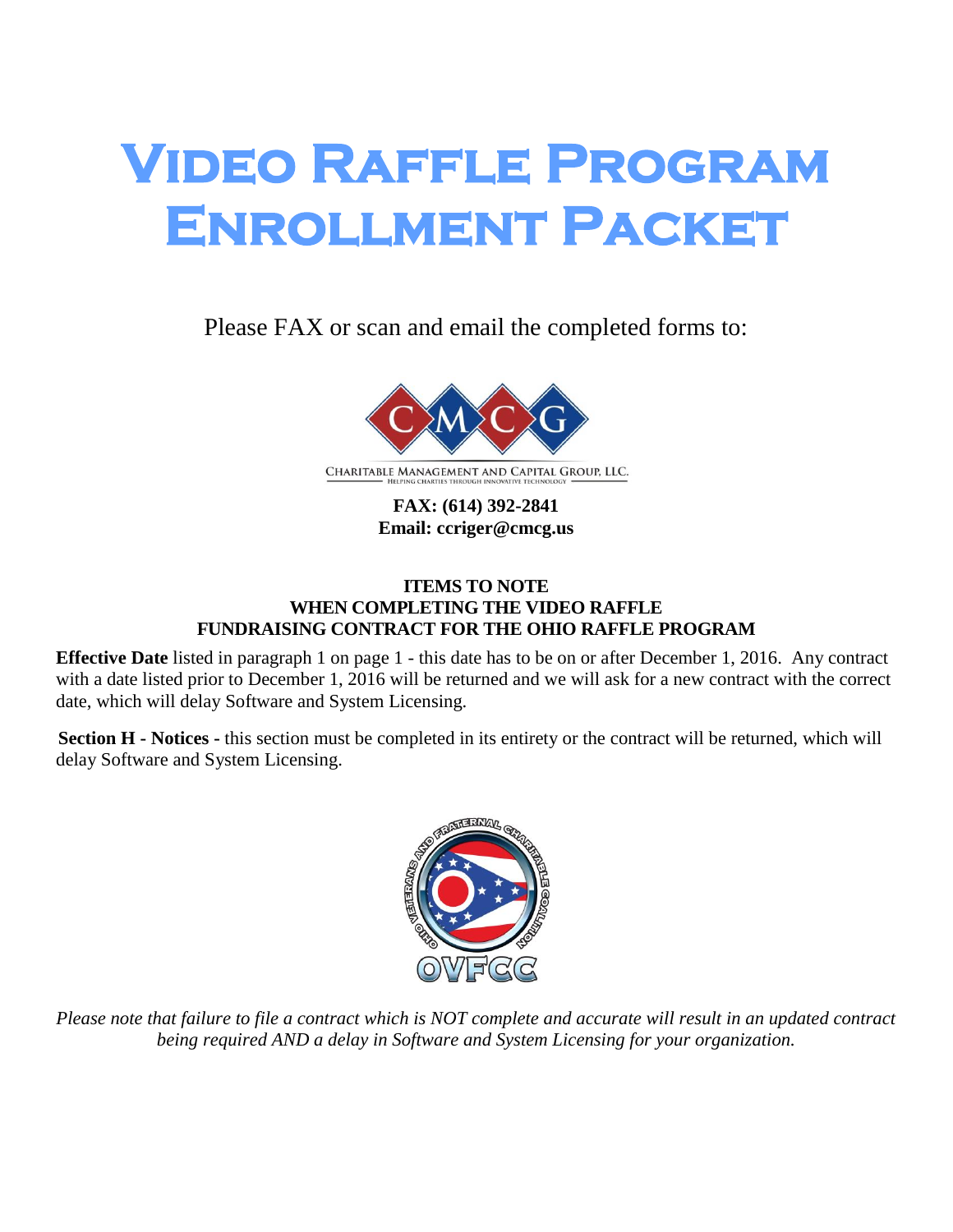#### **VIDEO RAFFLE FUNDRAISING CONTRACT WITH THE OHIO VETERANS AND FRATERNAL CHARITABLE COALITION (OFVCC)**

| This Video Raffle Fundraising Contract is entered into between                         |                                                                                                                   |  |
|----------------------------------------------------------------------------------------|-------------------------------------------------------------------------------------------------------------------|--|
|                                                                                        | (OVFCC member location, hereinafter referred to as "Fundraiser") and                                              |  |
|                                                                                        | Ohio AMVETS Charities (OAC) (hereinafter referred to as "Charity") and is effective this                          |  |
|                                                                                        | $\text{day}$ ________ of ______________, 20________ through _________________________, 20____unless terminated by |  |
| either party in accordance with Section E.                                             |                                                                                                                   |  |
| Fundraiser desires to conduct video raffles at:<br>(Name Location is known by, if any) |                                                                                                                   |  |
| (Street Address of Location)                                                           | (County)                                                                                                          |  |
| (City, State and Zip Code of Location)                                                 |                                                                                                                   |  |

(hereinafter referred to as "Location") which is owned or leased by Fundraiser which serves as Fundraiser's post or auxiliary unit of a national veteran's association or as Fundraiser's branch, lodge or chapter of a national or state fraternal organization, or as Fundraiser's own premises if Fundraiser is a sporting organization.

The purpose of this Contract is to allow Fundraiser to raise money for Charity, so that Charity may use said funds for the charitable purposes of Charity in accordance with Chapter 2915 of the Ohio Revised Code.

#### **A. Representations and Warranties.**

(1) Charity represents and warrants that it is a public charity described in subsection  $509(a)(1)$ , 509(a)(2), or 509(a)(3) of the Internal Revenue Code (not a private foundation) and is either a governmental unit or an organization that maintains its principal place of business in Ohio, that is exempt from federal income taxation under subsection 501(a) and described in subsection 501(c)(3) of the Internal Revenue Code. Charity further represents and warrants that it is in good standing in accordance with any rules promulgated by the OVFCC pursuant to Section 2915.08(J) of the Ohio Revised Code.

(2) Fundraiser desires to raise money for Charity through the conduct of video raffles at the Location. Fundraiser warrants and represents that neither it nor any of its officers, agents or employees who will assist in conducting video raffles have been convicted of any gambling offense or felony in any jurisdiction. Fundraiser further represents and warrants that no distributors that have been licensed pursuant to Section 2915.081 of the Ohio Revised Code have any direct or indirect ownership interest in the premises that constitute the Location.

(3) Fundraiser is a veteran's, fraternal, or sporting organization as defined in Sections 2915.01(J), (L), or (YY) of the Ohio Revised Code (hereinafter referred to as a "veteran's, fraternal, or sporting organization") that intends to conduct video raffles pursuant to Sections 2915.101 and 2915.13 of the Ohio Revised Code. Fundraiser warrants and represents that it is eligible to conduct video raffles and meets the definitions set forth in Section 2915.01 (J), Section 2915.01(L), or Section 2915.01 (YY) of the Ohio Revised Code.

#### **B. Obligations of Charity**

(1) Charity will comply with the requirements of Chapter 2915 of the Ohio Revised Code, and any rules adopted by the OVFCC pursuant to said Chapter.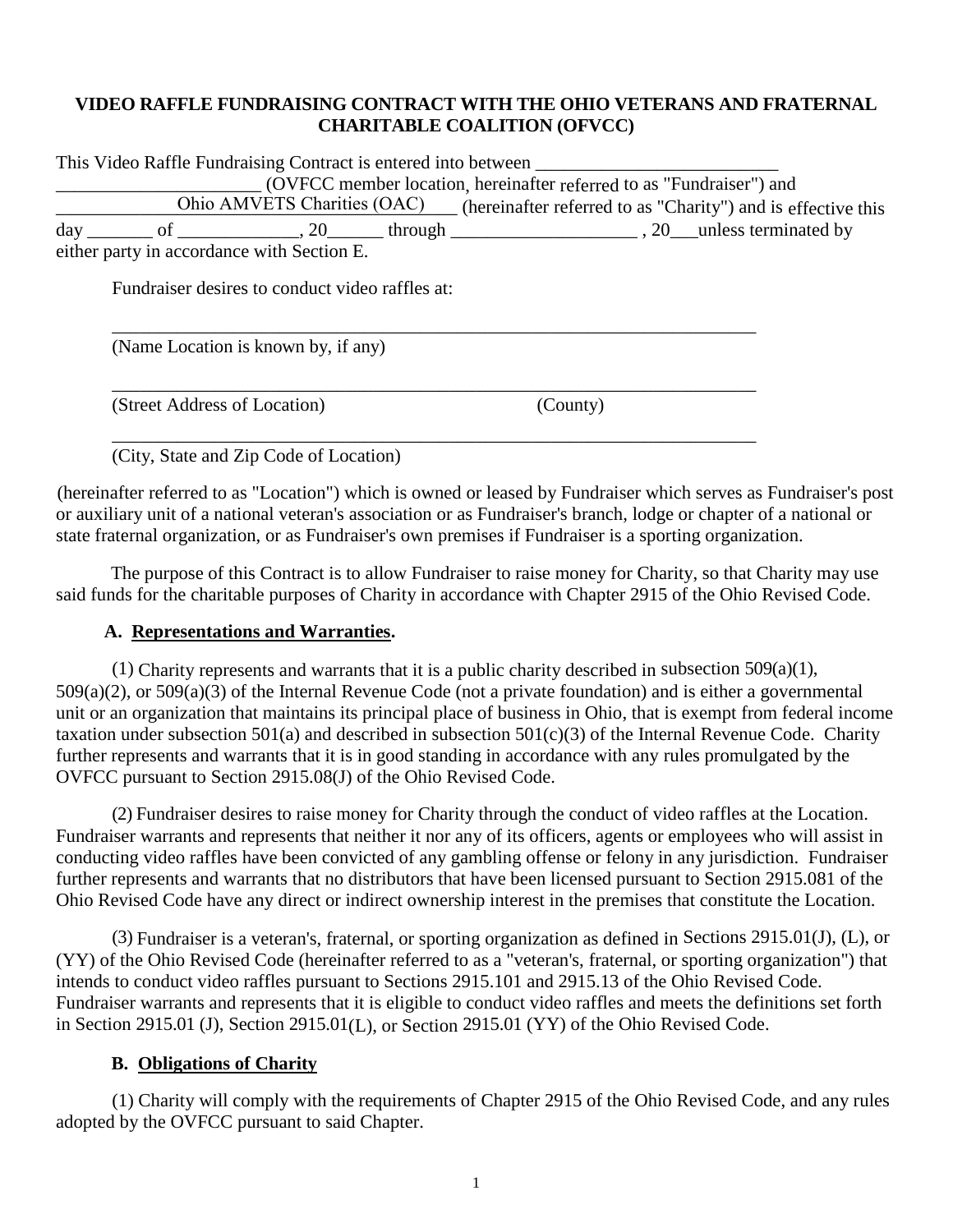(2) Charity will comply with the requirements of Chapter 1716 of the Ohio Revised Code (relating to registration and requirements for charitable solicitations), and any rules adopted by the OVFCC pursuant to said Chapter.

(3) Charity will comply with the requirements of Section 109.23 et seq. of the Ohio Revised Code (relating to registration and requirements for charitable trusts), and any rules adopted by the OVFCC pursuant to said Sections.

(4) Charity will cooperate with Fundraiser in providing any information necessary for Fundraiser to obtain a license to conduct video raffles at the location from the OVFCC. Charity understands that submitting any false information relating to the issuance of a license to conduct video raffles to the OVFCC may be grounds for revocation of a location's Software and System License and immediate termination of video raffle systems and removal of video raffle terminals.

(5) Charity will assist Fundraiser in maintaining the records required under Section 2915.10 of the Ohio Revised Code for at least three years from the date on which the video raffles game is conducted. If any records are accumulated at Charity's place(s) of business other than those related to the recipients of the net profit of video raffles, Charity will compile the required records and promptly transmit those records to Fundraiser.

#### **C. Obligations of Fundraiser.**

(1) Fundraiser will comply with the requirements of Chapter 2915 of the Ohio Revised Code., and any rules adopted by the OVFCC pursuant to said Chapter.

(2) Fundraiser will comply with the requirements of Chapter 1716 of the Ohio Revised Code (relating to registration and requirements for charitable solicitations), and any rules adopted by the OVFCC pursuant to said Chapter.

(3) Fundraiser will obtain Software and System Licensing to conduct video raffles at the Location from the OVFCC. Fundraiser understands that submitting any false information to the OVFCC relating to the issuance of a Video Raffle Location Certificate may be grounds for revocation of a location's certificate and immediate termination of video raffle systems and removal of video raffle terminals.

(4) Fundraiser will display its Location Certificate, and the serial number of each video raffle terminals, conspicuously at the Location.

(5) Fundraiser will not sell any video raffle tickets to a person less than eighteen years of age.

(6) Fundraiser will not allow any person under the age of eighteen to work as a video raffle operator, including preparing, selling, or serving food and beverages at the Location during business hours.

(7) Fundraiser agrees that all agents, board members, officers or employees who perform work or labor at the Location will be advised of the terms of this Contract. Obtaining the signatures of such persons on copies of this Contract together with the written date on which said signature is affixed, and transmitting a true and authentic copy of such signed, dated copies to Charity prior to the commencement of any such work or labor by said agents, board members, officers or employees will satisfy the requirements of this paragraph.

(8) Fundraiser will not purchase, lease or use any slot machine.

(9) Fundraiser will maintain the records required under section 2915.10 of the Ohio Revised Code for at least three years from the date on which the video raffle is conducted, as follows:

(a) An itemized list of the gross receipts of each video raffle terminal by serial number;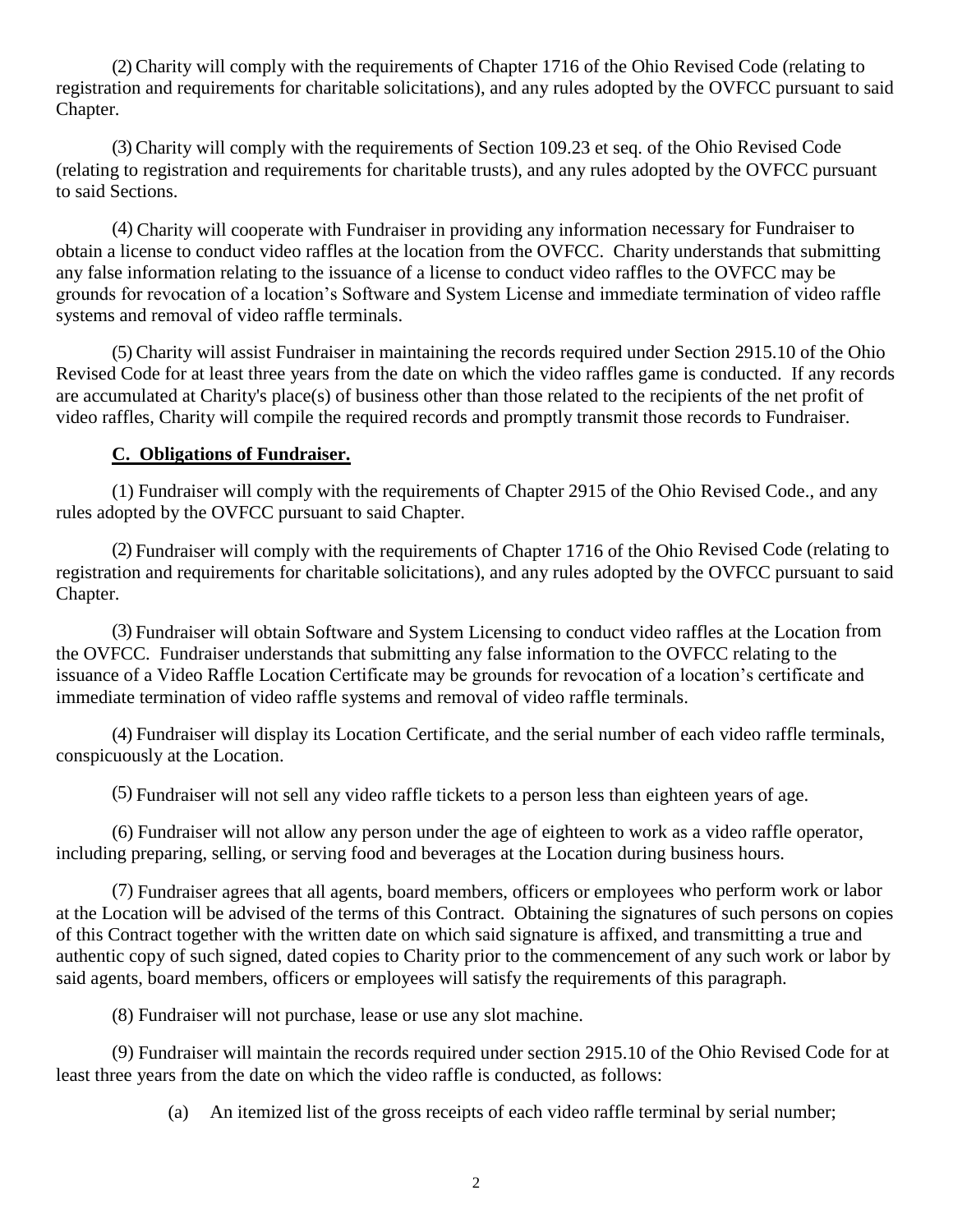- (b) A list of the total prizes awarded from each video raffle terminal by serial number, and the name, address and social security number of all persons who are winners of prizes of six hundred dollars or more in value;
- (c) An itemized list of the recipients of the net profit of video raffles, including the name and address of each recipient to whom the money is distributed, and
- (d) An itemized list of all expenses incurred at each game of video raffles conducted by Fundraiser, including the name of each person to whom the expenses are paid, and a receipt for all of the expenses.

Fundraiser will maintain the records identified in this Paragraph (C)(9) at its principal place of business in Ohio or at its headquarters in Ohio and will notify the OVFCC of the location at which those records are kept.

(10) Fundraiser will deposit the gross profit from each video raffles game conducted at the Location into a checking account (hereinafter the "Video Raffle Account") devoted exclusively to Fundraiser's video raffles as defined in Section 2915.01(O)(2) of the Ohio Revised Code. Fundraiser will make all payments, or transfers to Fundraiser's general account pursuant to Ohio Administrative Code Section 109:1-4-11; for allowable expenses incurred in conducting the video raffles at the Location and payments to charitable recipients only by checks drawn on or electronic funds transfers from the Video Raffle Account.

(11) Fundraiser will distribute the proceeds from video raffles conducted pursuant to this Contract in accordance with the requirements of Chapter 2915 of the Ohio Revised Code.

(12) Fundraiser will distribute the proceeds from the conduct of video raffles at the Location, after deduction of only the amounts actually expended for the payment of prize awards and ordinary,

necessary, and reasonable amounts expended for the lease of video raffle terminals and systems. A total of fifty per cent (50%) of the remaining proceeds (net profit) shall be distributed to the charity(ies) or Governmental Entity(ies) listed below:

| Ohio AMVETS Charities (OAC)                  | $0\%$                            |  |
|----------------------------------------------|----------------------------------|--|
| Charity                                      | Percentage Distribution          |  |
|                                              | $0\%$                            |  |
| Name of Other Organization/Government Entity | Percentage Distribution<br>$0\%$ |  |
| Name of Other Organization/Government Entity | Percentage Distribution<br>$0\%$ |  |
| Name of Other Organization/Government Entity | Percentage Distribution          |  |

❑ *(If checked, Additional Organizations/Government Entities and the Percentage Distribution to each are identified on a separate list attached hereto.)*

# **Total Distribution to Charity(ies)/ Governmental Entity(ies) Fifty Per Cent (50%)**

(must total at least Fifty Percent)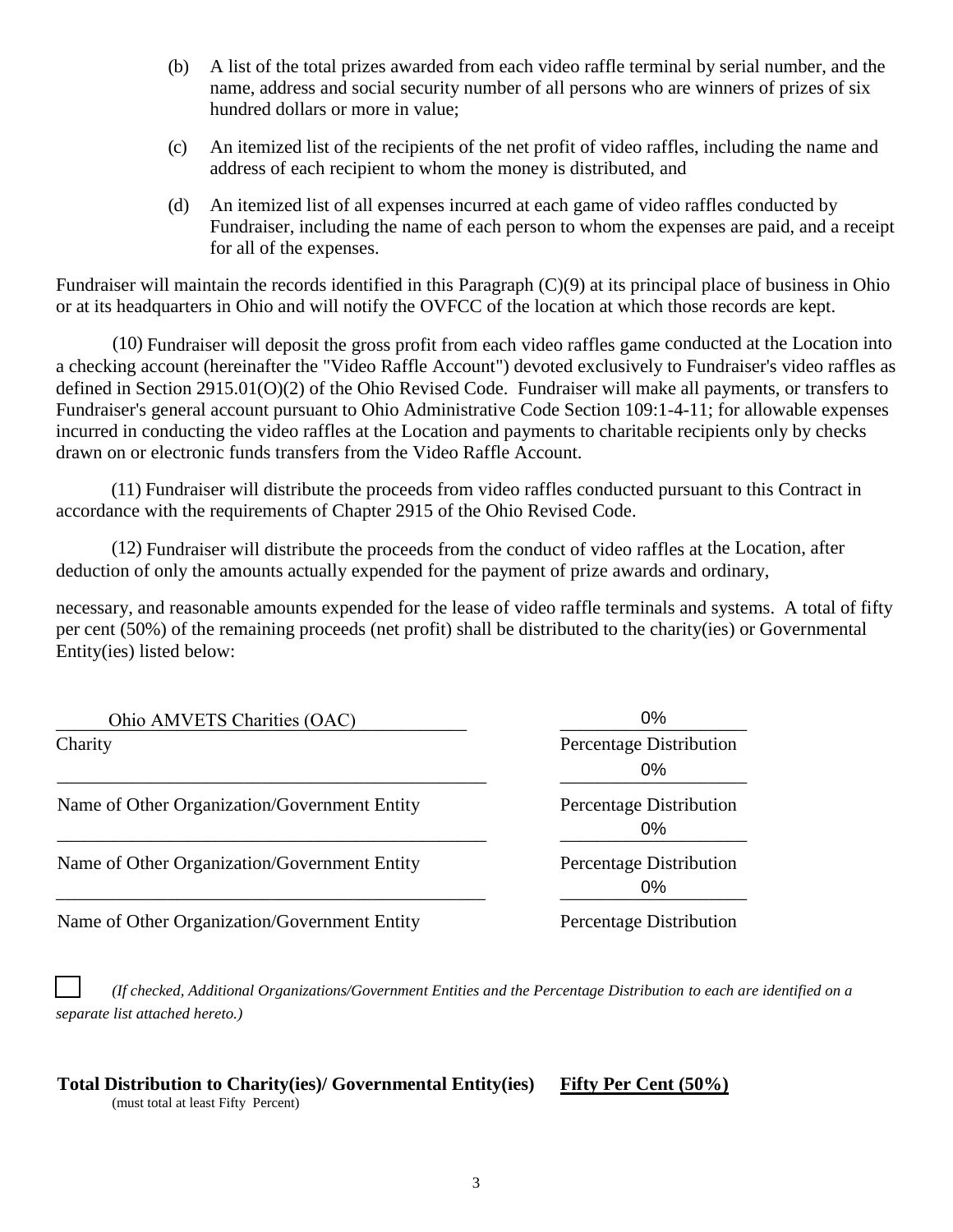#### **D. Acknowledgements of the Parties.**

(1) Charity acknowledges that its charitable purpose meets the definition set forth in Section 2915:01(V) of the Ohio Revised Code, and it is under an obligation to promptly report to the OVFCC any conduct by Fundraiser or its agents, board members, officers or employees that violates Chapter 2915 of the Ohio Revised Code.

(2) Fundraiser acknowledges that the Charity's purpose meets the definition set forth in Section 2915.01(V) of the Ohio Revised Code, and the Charity is under an obligation to promptly report to the OVFCC any conduct by Fundraiser or its agents, board members, officers or employees that violates Chapter 2915 of the Ohio Revised Code.

(3) Fundraiser understands and acknowledges that in performing the video raffles activities contemplated by this Contract, it and its agents, board members, officers and employees who perform such activities will be acting as agents of Charity and will hold fiduciary responsibilities to Charity and its charitable beneficiaries and purposes.

#### **E. Termination.**

(1) Either party may voluntarily terminate this contract upon 30 days prior notice for any reason whatsoever. Either party may immediately terminate this contract if the other party has breached any provisions of this contract. The following events shall be deemed to be a breach of the obligations hereunder provided, however, said list shall not be deemed to be all inclusive:

- (a) Any failure by the other party to timely perform its obligations hereunder,
- (b) The other party shall cease doing business, file for protection under any state or federal bankruptcy or similar laws, make an assignment for the benefit of its creditors, or a receiver, trustee, liquidator or conservator has been appointed over that party.

(2) In the event of any early termination of this Contract, Fundraiser shall promptly notify the OVFCC that the Contract has been terminated.

#### **F. Miscellaneous.**

This document constitutes the entire agreement between the parties. Neither party may modify or amend the terms of this contract. Neither this Contract nor any rights, duties or obligations described herein shall be assigned by either party hereto. This Contract shall be construed under and in accordance with the laws of the State of Ohio.

#### **G. Duration.**

This contract is effective for the period indicated above, after execution by all signatories hereto, and shall continue in effect for the duration of the period indicated above unless terminated by either party.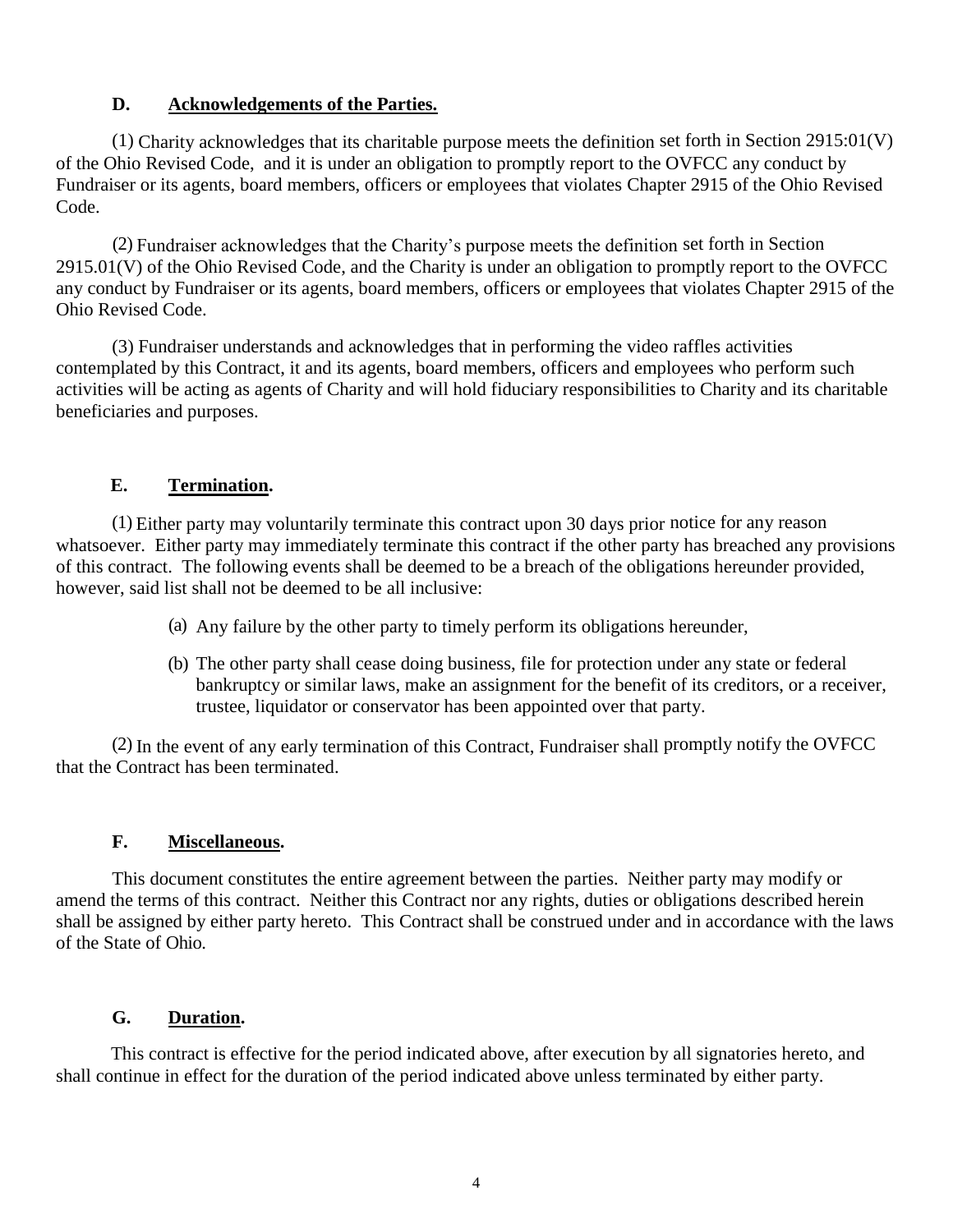### **H. Notices.**

Any notice required to be given under this contract shall either be hand delivered or sent by United States certified mail, return receipt requested, postage prepaid, addressed to a party at its address below or such other address as said party shall designate in writing sent in accordance with this paragraph.

IN WITNESS WHEREOF, the parties have executed this Video Raffle Fundraising Contract to become effective as of the day and year first written above.

| Ohio AMVETS Charities (OAC)   |                              |  |
|-------------------------------|------------------------------|--|
| Name of Charity               | Name of Fundraiser           |  |
| By:                           |                              |  |
| (Signature)                   | (Signature)                  |  |
| Typed Name of Signatory       | Typed Name of Signatory      |  |
| Title of Signatory            | Title of Signatory           |  |
| 1395 E. Dublin Granville Road |                              |  |
| Suite 222A                    |                              |  |
| Columbus, OH 43229            |                              |  |
| <b>Address of Charity</b>     | <b>Address of Fundraiser</b> |  |
| 46-1000179                    |                              |  |
| Tax I.D. #                    | Tax I.D. #                   |  |
| Dated                         | Dated                        |  |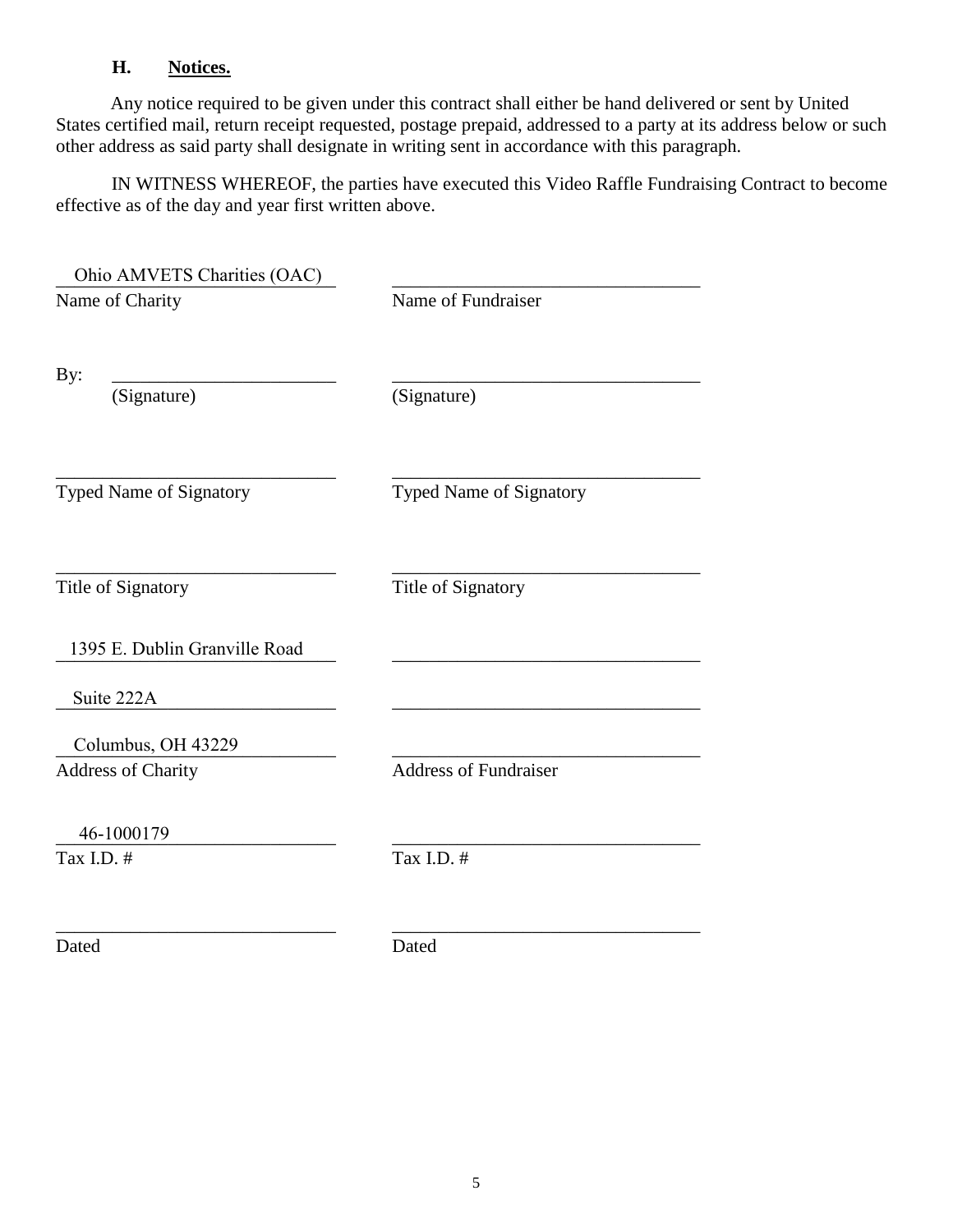### **License and Operating Agreement**

This License and Operating Agreement ("Agreement") is entered into this \_\_\_\_\_\_\_\_ day of  $\qquad \qquad .20$ by and between Charitable Management and Capital Group, LLC, ("CMCG"), the Ohio Veterans and Fraternal Coalition ("Coalition"), and \_\_\_\_\_\_\_\_\_\_\_\_\_\_\_\_\_\_\_\_\_\_\_\_\_ ("Customer") with primary offices located at \_\_\_\_\_\_\_\_\_\_\_\_\_\_\_\_\_\_\_\_\_\_\_\_\_\_\_\_\_\_\_\_\_\_\_\_\_\_\_\_\_\_\_\_\_\_\_\_\_\_\_\_\_\_\_\_\_\_\_\_\_\_\_\_\_\_\_\_\_\_\_\_\_\_\_\_\_\_\_\_\_\_\_\_\_\_\_\_\_.

**WHEREAS**, CMCG is in the business of developing, distributing and operating video raffle terminals and systems, video pull-tab terminals and systems, electronic bingo games and Class II and Class III games, as well as Systems utilized for the operation of these terminals and games;

**WHEREAS**, the Coalition has awarded CMCG a contract to provide video raffle terminals at all member's facilities. Under the express terms of the Exclusive Agreement between CMCG and the Coalition, CMCG agreed to provide Location Agreements for each of the Coalition's members, for their execution. The purpose of these agreements is to bind each member to the terms of the Exclusive Agreement CMCG and the Coalition;

**WHEREAS**, the Customer desires to utilize CMCG's proprietary promotional activities, business formats, methods, procedures, signs, equipment, standards, specifications, and specifically identified intellectual property;

**WHEREAS**, Customer desires for CMCG to grant Customer a Software License to utilize CMCG's Software at a Veteran or Fraternal location;

**WHEREAS**, Customer desires for CMCG to grant Customer a System License to utilize CMCG's Unified Back Office System and Video Raffle Report Management System ("System") at a Veteran or Fraternal location;

**WHEREAS**, CMCG is willing to grant Customer a Software and System License to utilize the Software on CMCG Equipment and the System at the Veteran or Fraternal Facility all as described below.

**NOW, THEREFORE**, in consideration of the mutual promises set forth herein, and other good and valuable consideration, the receipt and sufficiency of which is hereby acknowledged, the parties agree as follows:

- **1) Title:** CMCG retains title to the Software and equipment and no right, title or interest in the Software shall pass to Customer. Upon termination of this Agreement, CMCG may enter Customer's property and remove the Software, CMCG equipment, and System.
- **2) Software and System License:** CMCG hereby grants Customer a non-transferable, non-assignable, nonsublicenseable, right and license to utilize the Software equipment and System in connection with the Equipment at the Facility subject to the terms and conditions set forth in this Agreement. Any attempt by Customer to replicate or distribute the Software, including any associated media, printed materials and electronic documentation, including Software updates, add-on components, and other associated features is strictly prohibited and a cause for immediate termination of this Agreement in accordance with Paragraph 3 of this Agreement.

CMCG retains title to and ownership of the Software and System. No right, title, or interest in the Software or System shall pass to Customer and, upon termination of this Agreement; Customer is prohibited from further use of the Software and System.

**3) Term:** The term of this Agreement shall be five (5) years from the first date that a video raffle is conducted within the location, subject to earlier termination in accordance with this Agreement, to install, maintain, and operate video raffle machines and the System identified in the Exclusive Agreement on its premises. Following the term hereof, this Agreement will automatically renew for an additional five (5) years unless Customer notifies of its intention to terminate and not renew the Agreement. This notification must be effected in writing and directed to CMCG's place of business by Certified Mail no later than 90 days prior to the end of the term of the agreement.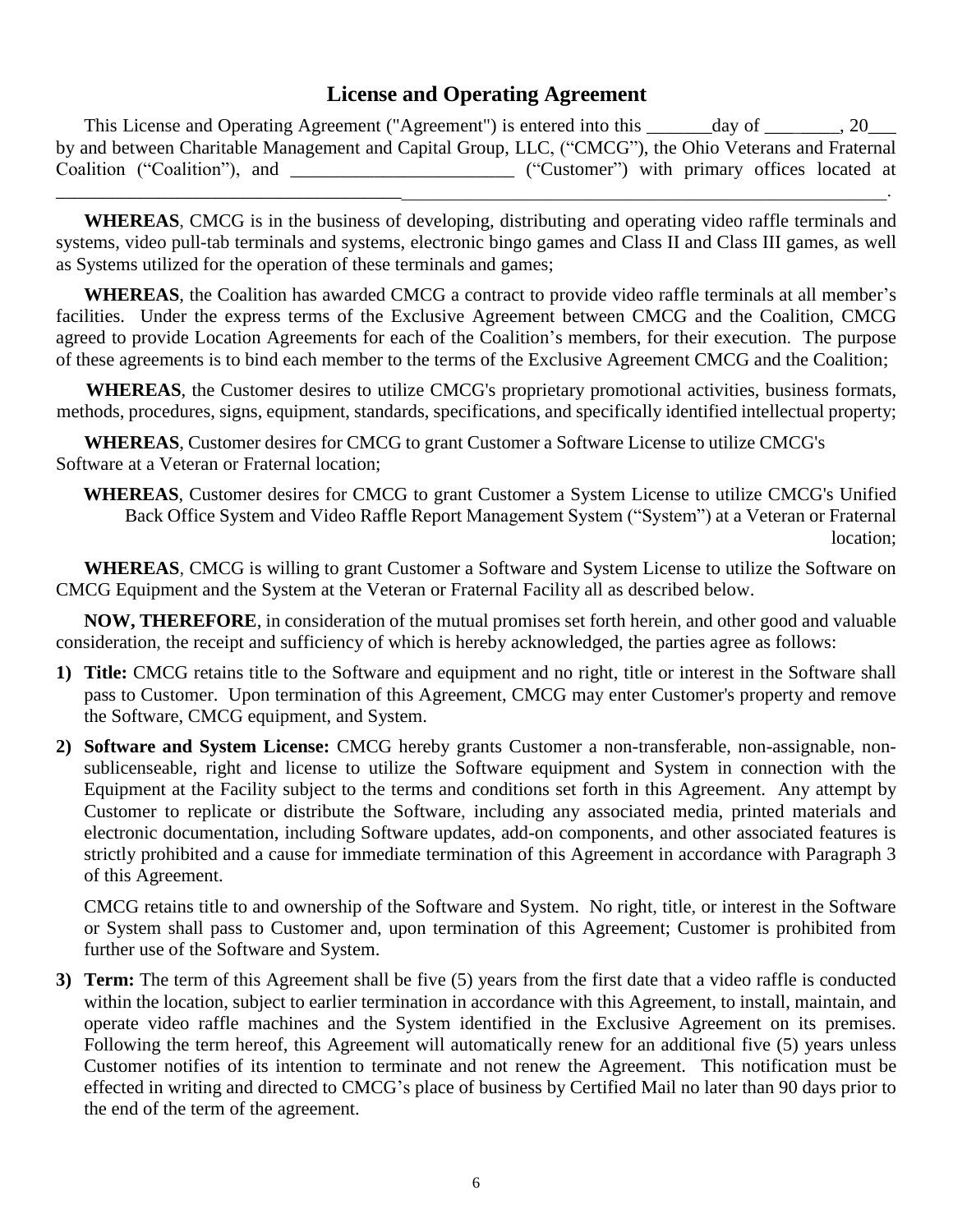CMCG has the right to terminate this Agreement, including the Software and System Licenses contained herein, effective upon delivery of written notice of termination to Customer pursuant to this Agreement if:

- a) Customer has made any material misrepresentation or omission in connection with this Agreement.
- b) Customer fails to operate the Video raffle terminals for five (5) or more consecutive business days unless the location is closed for purposes previously disclosed to and approved by CMCG or because of casualty or government order; Customer surrenders or transfers the operation of the Equipment at the location utilizing software without CMCG's prior written consent; Customer makes any unauthorized use or disclosure of any Confidential Information as defined below in violation of this Agreement; Customer makes any unauthorized use of the Equipment, the Software or the licensed marks as a part of a website domain, electronic address, and any other manner; or Customer challenges or seeks to challenge the validity of the marks.
- c) Customer fails to make payments in any amounts due to CMCG and does not correct such failure within ten (10) days after written notice of such failure is delivered to Customer.
- d) The operating profit falls below \$300/terminal/week for a period of four (4) consecutive weeks.
- e) Customer has the right to terminate this Agreement in the event that any court having jurisdiction over Customer rules that Customer is not legally entitled to conduct video raffle utilizing the Software and Equipment. Should Customer receive notice of any threatened adverse legal action, it may, in its own discretion, cease operations of the video raffle terminals and provide immediate notice to CMCG of the same. If Customer believes it is compelled to cease operations of video raffle terminals utilizing the Software and Equipment, CMCG shall have the right to immediately receive possession of Equipment owned by CMCG.
- f) In the event of termination of this Agreement, regardless of the reason, Customer shall immediately pay all monies owed to CMCG.
- **4) Payment:** Customer shall collect the proceeds of the video raffle and deposit them in a separately maintained bank account labeled "**Video Raffle Account**".
	- a) Customer agrees to pay CMCG immediately upon receipt of a weekly invoice through ACH electronic funds transfer only. Each one (1) week period shall end at 6 a.m. each Monday.
	- b) Customer agrees to pay the following to CMCG on a weekly basis:
		- i) *For the Management of the Software and terminal equipment,* Customer agrees to pay to CMCG a license fee of fifty (50%) of the Gross Profit. "Gross profit" means all profit derived from all sales of raffle tickets at the Facility utilizing video raffle management software after all video raffle winnings have been paid.

Customer is the sponsor of the video raffle and will comply with all local laws and regulations. Customer understands that his compensation is not the responsibility of the CMCG or any third party providing hardware, any compensation the Customer sponsoring a video raffle received is directly commensurate with the amount of participation in the video raffle. The Customer shall be responsible for payment of all video raffle prizes.

- ii) In the event that a governmental entity levies, or causes to be levied, any tax, assessment, or fee on the placement of video raffle terminals or the revenues generated from video raffle terminals; then these taxes, fees and/or assessments shall be paid by the Customer and not CMCG or the Coalition.
- iii) Notwithstanding any designation Customer might make, CMCG has sole discretion to apply any of Customer's payments to any of Customer's past due indebtedness to CMCG. Customer acknowledges and agrees that CMCG has the right to set off any amounts that Customer owes CMCG against any amounts CMCG might owe Customer.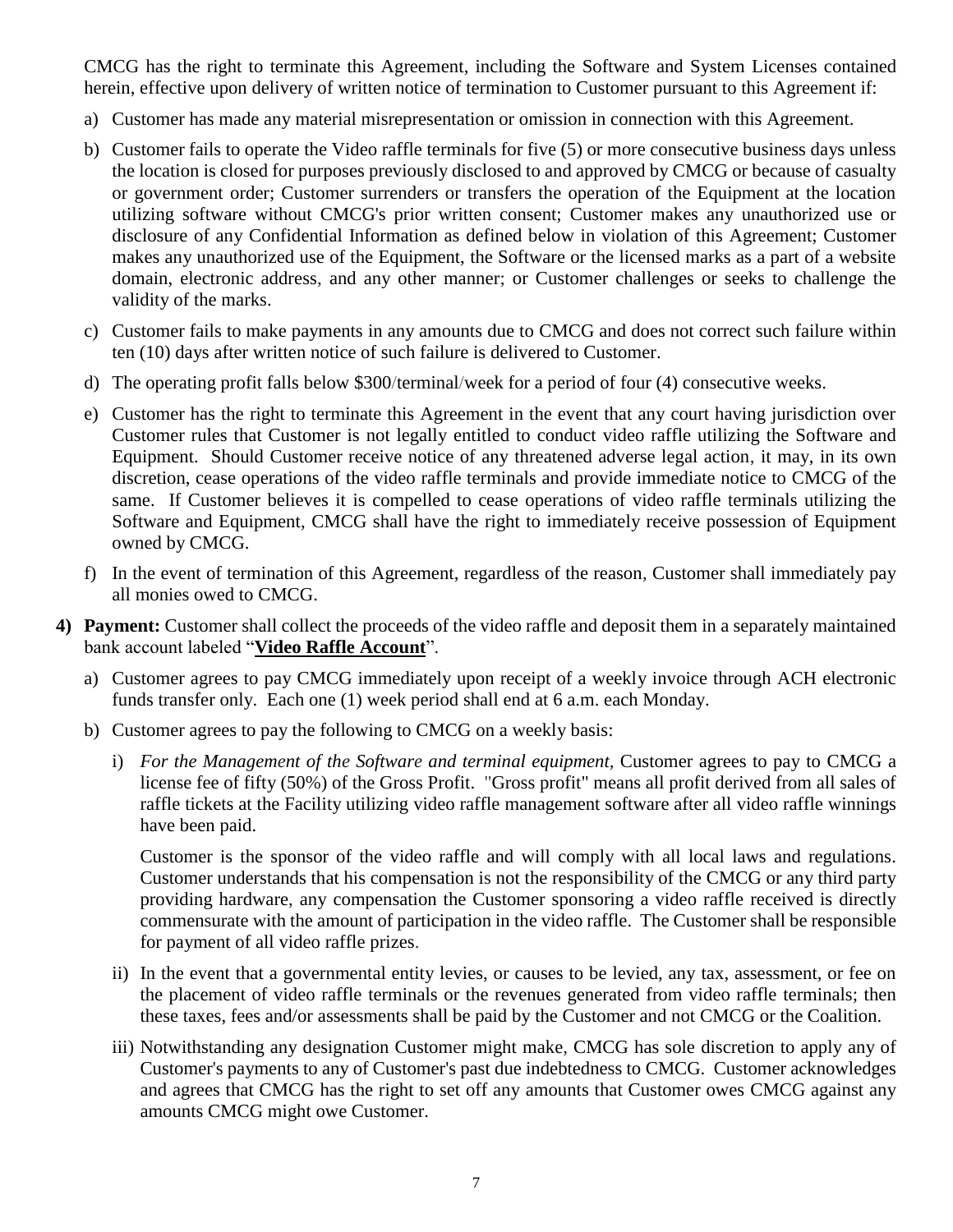- **5) Signs:** Customer agrees to place or display at the Facility (interior and exterior) only such signs, emblems, lettering, logos and display materials that CMCG approves during the term of this agreement.
- **6) Charity:** Prior to granting Customer a Software and System License, Customer must provide CMCG with a copy of its Video Raffle Fundraising Contract between the Customer and its Charity(s).
- **7) Non-Competition:** Customer hereby agrees not to operate any other video raffle software in the Facility, and agrees not to engage in any other business or activity that conflicts with its obligation to operate any Facility that utilizes CMCG video raffle terminals, software, or system in compliance with this Agreement.
- **8) Compliance with Law:** Customer shall comply with, and shall not be in violation of, any applicable statutes, laws, ordinances, rules, regulations, or other governmental orders which affect the performance by Customer under this Agreement and its conduction of the video raffle. Customer agrees that no illegal activities will be conducted on premises of the Facility.
- **9) Inspection/Audit:** CMCG shall have the right to access the Facility to inspect the Equipment and audit Customer's accounting and sales records without advance notice to Customer, and Customer agrees to assist with and facilitate the inspection and/or audit process.
- **10)Independent Contractors:** The parties hereto understand and agree that this Agreement does not create a fiduciary relationship between them, that the parties are and will be independent contractors and that nothing in this Agreement is intended to make either party a general or special agent, joint venture, partner or employee of the other for any purpose. Customer agrees to conspicuously identify itself in all dealings with customers, suppliers, public officials, Facility personnel, and others as the owner of the Facility under a license CMCG has granted, and to place such notices of independent ownership on such forms, business cards, stationery and advertising and other materials as CMCG requires from time to time.
- **11)Indemnification:** Customer agrees to indemnify, defend and hold harmless CMCG, CMCG's subsidiaries, and their respective shareholders, directors, officers, employees, agents, successors and assignees (collectively, the "Indemnified Parties") against and to reimburse any one or more of the Indemnified Parties for all claims, any and all taxes described in section 4 of this Agreement and any and all claims and liabilities directly or indirectly arising out of the operation of the Facility or Customer's breach of this Agreement. For purposes of this indemnification, "claims" includes all obligations, damages (actual, consequential, exemplary or other) and costs reasonably incurred in the defense of any claim against any of the Indemnified Parties, including, without limitation, accountants', arbitrators', attorneys' and expert witness fees, costs of investigation and proof of facts, court costs, other expenses of litigation, arbitration or alternative dispute resolution and travel and living expenses. CMCG has the right to defend any such claim against it. This indemnity will continue in full force and effect subsequent to and notwithstanding the expiration or termination of this Agreement.

Under no circumstances will CMCG or any other Indemnified Party be required to seek recovery from any insurer or other third party, or otherwise mitigate CMCG's, any Indemnified Party's, or Customer's losses and expenses in order to maintain and recover fully a claim against Customer. Customer agrees that a failure to pursue such recovery or mitigate a loss will in no way reduce or alter the amounts CMCG or another Indemnified Party may recover from Customer.

Notwithstanding the foregoing, Customer's indemnification obligation under this Paragraph 11 shall not extend to claims arising from proprietary products and proprietary equipment (including without limitation the Equipment) manufactured by CMCG and provided by CMCG to Customer, provided that such products and equipment are used in accordance with the standard operating procedures and all applicable manuals and instructions provided to Customer from time to time.

**12) Costs And Attorneys' Fees:** If CMCG incurs expenses in connection with Customer's failure to pay when due amounts owed to CMCG, submit when due any reports, information or supporting records, or otherwise comply with this Agreement, Customer agrees to reimburse CMCG for any of the costs and expenses which CMCG incurs, including, without limitation, accounting, attorneys', arbitrators' and related fees.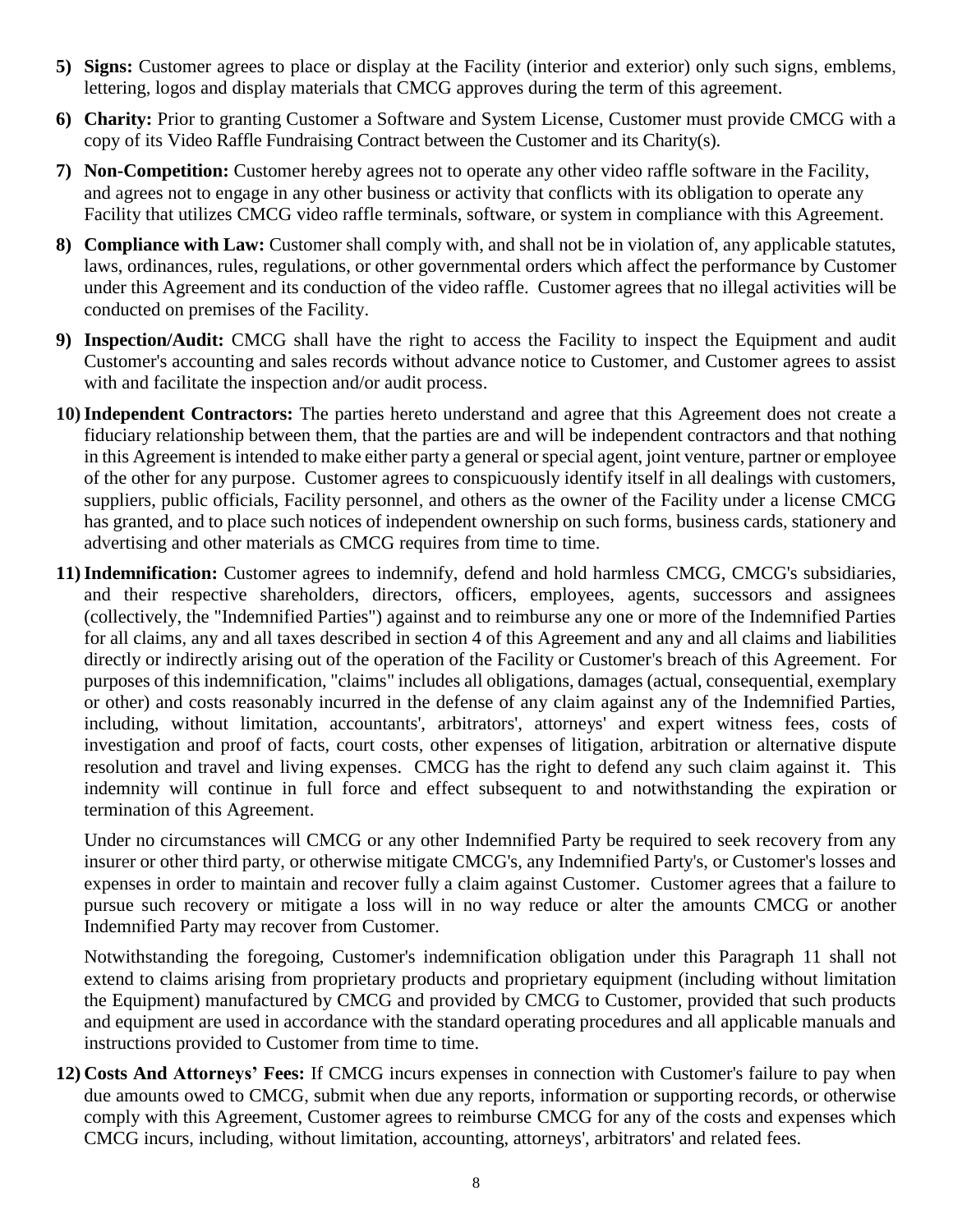- **13) Customer May Not Withhold Payments Due To CMCG:** Customer agrees that CMCG will not withhold payment of any amounts owed to CMCG on the grounds of CMCG's alleged nonperformance of any of our obligations hereunder.
- **14) Governing Law:** This Agreement shall be governed by and interpreted under the laws of the state of Ohio, without reference to conflict of laws principles.
- **15)Injunctive Relief:** Notwithstanding Section 15 of this Agreement, Customer acknowledges and agrees that a breach by Customer of the provisions of this Agreement would cause CMCG to suffer immediate and irreparable injury, and in the event of such breach or threatened breach, CMCG shall be entitled to injunctive relief from any Court of competent jurisdiction including but not limited to, obtaining the return of its equipment and software and other and the cessation of use of its marks and other intellectual property. Nothing herein shall be construed, however, as prohibiting CMCG from pursuing any other remedy at law or in equity which it may have for any such breach, including the recovery of monetary damages.
- **16) Jurisdiction and Venue:** Except as provided in Sections 14 and 17(c) of this Agreement, each party hereto consents to the jurisdiction of Franklin County, Ohio for purposes of any action brought under or as the result of a breach of this Agreement, and they each waive any objection thereto. The parties hereto each further consent and agree that the venue of any action brought under or as a result of a breach of this Agreement shall be proper in the above- named courts and they each waive any objection thereto.

#### **17) Confidentiality:**

- a) Confidential Information. For purposes of this Agreement, "Confidential Information" shall include all confidential and proprietary information developed by and emanating from CMCG, whether disclosed by CMCG before or after execution of this Agreement, whether written, verbal, visual, or otherwise, including, but not limited to, information relating to Software, video raffle themes and configurations, business formats, methods, procedures, Equipment, standards and specifications, operating manuals, product and equipment suppliers, product designs, computer information and databases, technical information, research and development efforts, business plans, business arrangements, business procedures, financial information and estimates, customer information, marketing information, sales information, sales techniques, market research, product testing, and long-term plans and goals; provided, however, that Confidential Information shall not include:
	- i) Information which, as established by documentary evidence, was already in Customer's possession prior to the Effective Date hereof and was not acquired or obtained from CMCG;
	- ii) Information which, as established by documentary evidence, is or becomes generally available to the public, other than by a breach of this Agreement by Customer;
	- iii) Information which, as established by documentary evidence, is obtained on a non-confidential basis by Customer from a third party who
		- (1) is lawfully in possession of such information,
		- (2) is not subject to a legal, contractual or fiduciary obligation to CMCG with respect to such information, and
		- (3) did not receive such information directly or indirectly from CMCG;
	- iv) Information which, as established by documentary evidence, is developed by Customer independently of the Confidential Information disclosed by CMCG; and
	- v) Information which is released from obligations of confidentiality by the prior written consent of CMCG;

Notwithstanding the exceptions to Confidential Information set forth in i)- v) above, specific aspects or details of the Confidential Information shall not be deemed to be within the public domain or in the possession of Customer merely because the Confidential Information is embraced by general disclosures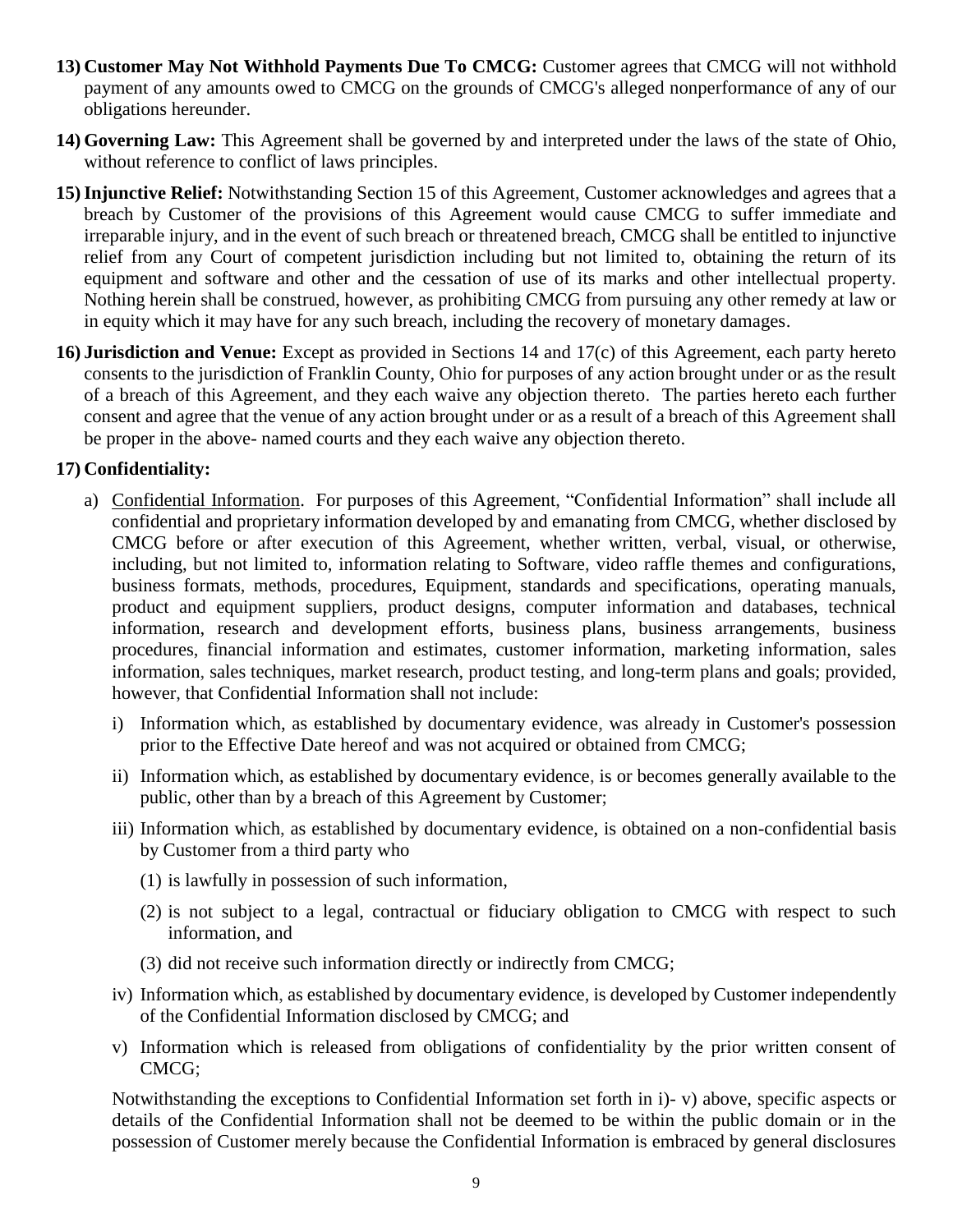in the public domain or by general disclosures known to Customer. In addition, any combination of the Confidential Information shall not be considered in the public domain or in the possession of Customer merely because individual elements thereof are in the public domain or known to Customer unless the combination and its principles are in the public domain or known to Customer.

- b) Obligation. Customer shall treat as confidential all Confidential Information of CMCG, shall not use such Confidential Information except for the purposes of this Agreement or as otherwise authorized in writing, shall implement reasonable procedures to prohibit the disclosure, duplication, misuse, or removal of CMCG's Confidential Information, and shall not disclose such Confidential Information to any third party except as may be necessary and required in connection with the rights and obligations of Customer under this Agreement and subject to confidentiality obligations at least as protective as those set forth in this Agreement. Without limiting the foregoing, Customer shall use at least the same procedures and degree of care that it uses to prevent the disclosure of its own Confidential Information to prevent the disclosure of Confidential Information disclosed to Customer by CMCG under this Agreement, but in no event less than reasonable care.
- c) Remedies. The parties hereto acknowledge and agree that the rights under this Agreement are of a specialized and unique character and that immediate and irreparable damage will result to CMCG if Customer fails or refuses to perform its obligations under this Paragraph 17 and, notwithstanding any election by CMCG to claim damages from Customer as a result of such failure or refusal, CMCG may, in addition to any other remedies and damages available, seek an injunction in a court of competent jurisdiction to restrain any such failure or refusal by Customer to perform or comply with its obligations hereunder.
- **18) Severability:** If any court or regulatory agency or body determines, in a form and manner which renders such determination enforceable against any party to this Agreement, that any provision of this Agreement is void, invalid, unenforceable, or illegal, such determination shall not affect any other provision of this Agreement, and this Agreement shall, if reasonable, be construed and performed as if such void, invalid, unenforceable, or illegal provision had never been contained herein.
- **19) Entire Agreement:** This Agreement contains the entire agreement of the parties with respect to the subject matter hereof and supersedes and replaces all other understandings and agreements, whether oral or in writing, if there be any, previously entered into by the parties with respect to such matter.
- **20) Notice:** All notices required or permitted hereunder will be given in writing and will be deemed to have been given either: (i) upon personal delivery or confirmed facsimile transmission; (ii) one (l) day after deposit with a courier service for next day delivery; or (iii) five (5) days after deposit in the U.S. mail, registered mailpostage prepaid. In all cases, notices will be directed to the signatories below at the addresses and/or facsimile transmission numbers set forth at the beginning of this Agreement. Either party may change its address, facsimile number or contact person upon written notice to the other party in accordance with the terms of this Section.

#### (a) If to **Charitable Management and Capital Group, LLC:**

| Attention:<br>Tel. No.:    | Chad Criger<br>3725 Corporate Drive<br>Columbus, OH 43231<br>$(614)$ 392-2545 | Fax No.: (614) 392-2841 |  |  |  |  |
|----------------------------|-------------------------------------------------------------------------------|-------------------------|--|--|--|--|
| (b) If to <b>Customer:</b> |                                                                               |                         |  |  |  |  |
| Name:                      |                                                                               |                         |  |  |  |  |
| Address:                   |                                                                               |                         |  |  |  |  |
| City, State:               |                                                                               |                         |  |  |  |  |
| Tel. No.:                  |                                                                               | Fax No.:                |  |  |  |  |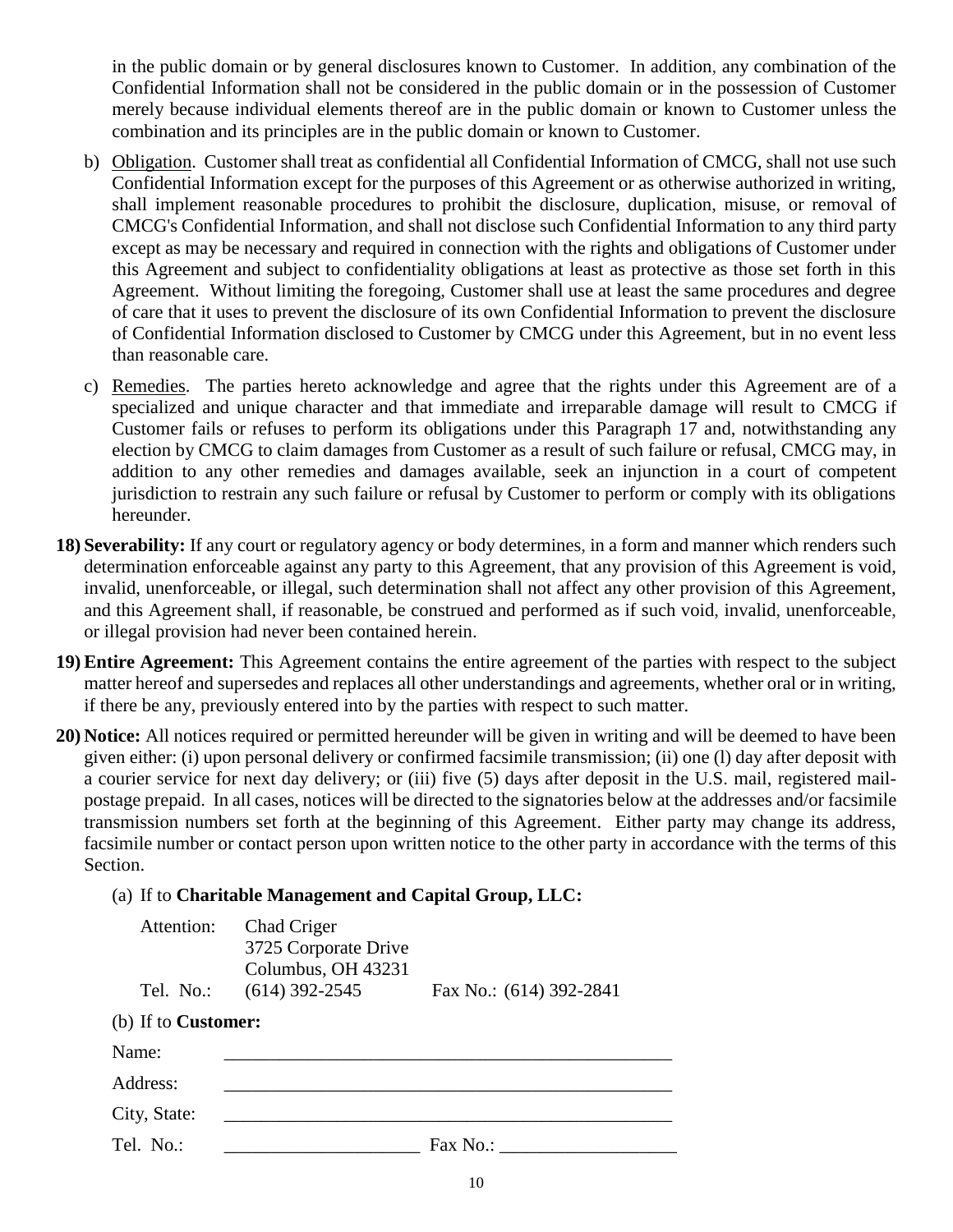**21) Headings:** The paragraph headings are for convenience of reference only and shall not be considered terms of this Agreement.

**IN WITNESS WHEREOF**, the parties hereto have set their hands the day and year first above written.

# **Charitable Management and Capital Group, LLC.** By: \_\_\_\_\_\_\_\_\_\_\_\_\_\_\_\_\_\_\_\_\_\_\_\_\_\_\_\_\_\_\_\_\_\_\_\_ Date: \_\_\_\_/\_\_\_\_/\_\_\_\_\_\_ It's: **The Ohio Veterans and Fraternal Charitable Coalition:** By: \_\_\_\_\_\_\_\_\_\_\_\_\_\_\_\_\_\_\_\_\_\_\_\_\_\_\_\_\_\_\_\_\_\_\_\_ Date: \_\_\_\_/\_\_\_\_/\_\_\_\_\_\_ It's:  $\blacksquare$ **Customer:** By: \_\_\_\_\_\_\_\_\_\_\_\_\_\_\_\_\_\_\_\_\_\_\_\_\_\_\_\_\_\_\_\_\_\_\_\_ Date: \_\_\_\_/\_\_\_\_/\_\_\_\_\_\_ It's: \_\_\_\_\_\_\_\_\_\_\_\_\_\_\_\_\_\_\_\_\_\_\_\_\_\_\_\_\_\_\_\_\_\_\_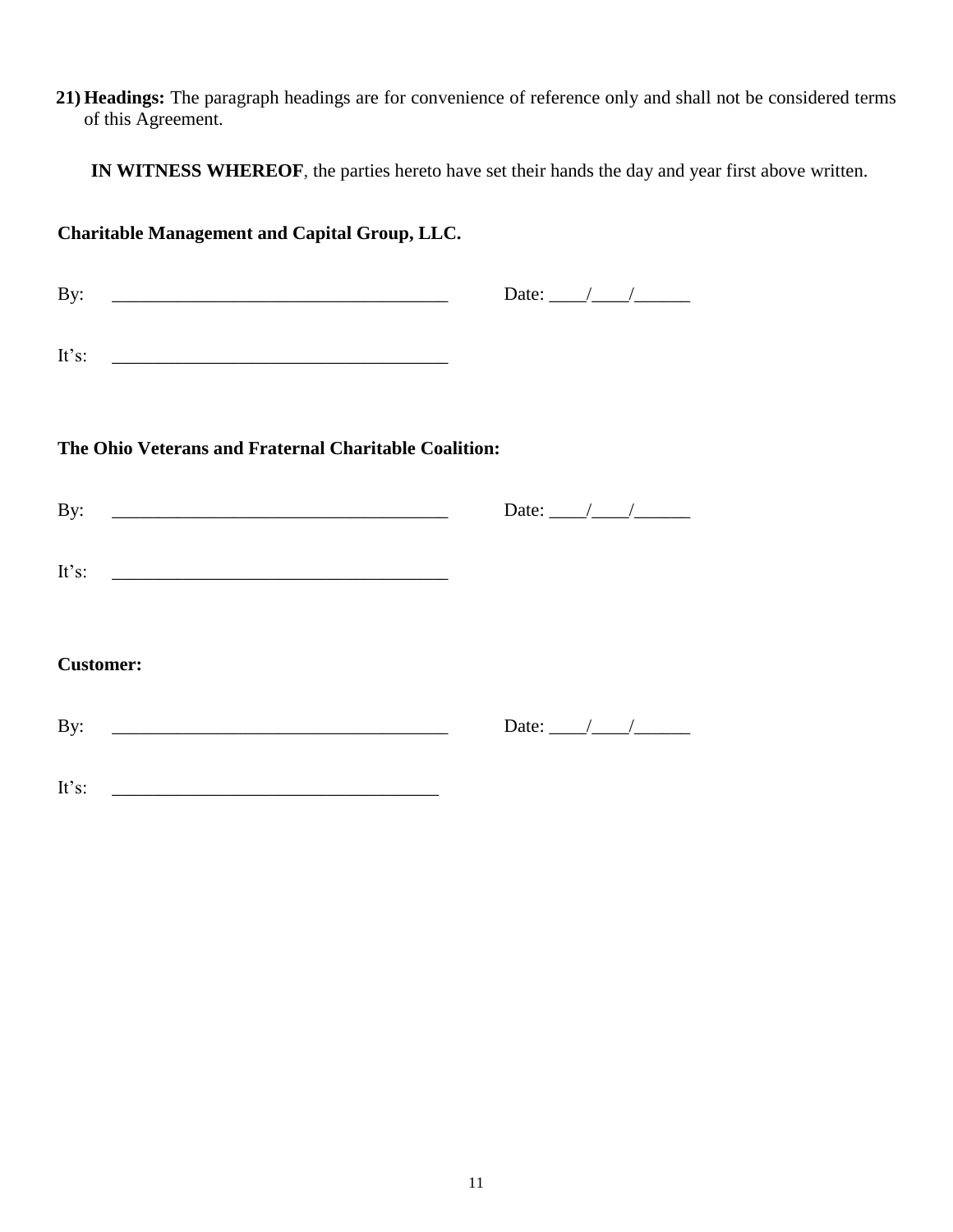



# **New Location Form**

Complete this form and fax to (843) 863-9130

|                                                                                                                                                                                                                                                                                | Street Address <b>Contract Address</b>                                                                                                                                                                                                                                                                                                                                                                                                                                      |  |
|--------------------------------------------------------------------------------------------------------------------------------------------------------------------------------------------------------------------------------------------------------------------------------|-----------------------------------------------------------------------------------------------------------------------------------------------------------------------------------------------------------------------------------------------------------------------------------------------------------------------------------------------------------------------------------------------------------------------------------------------------------------------------|--|
|                                                                                                                                                                                                                                                                                |                                                                                                                                                                                                                                                                                                                                                                                                                                                                             |  |
| <b>Phone</b>                                                                                                                                                                                                                                                                   |                                                                                                                                                                                                                                                                                                                                                                                                                                                                             |  |
| Internet /Broadband<br><b>Provider</b>                                                                                                                                                                                                                                         | <b>Cable or Phone Please circle one</b>                                                                                                                                                                                                                                                                                                                                                                                                                                     |  |
| <b>Static IP Address</b>                                                                                                                                                                                                                                                       |                                                                                                                                                                                                                                                                                                                                                                                                                                                                             |  |
|                                                                                                                                                                                                                                                                                | Scheduled Install Date                                                                                                                                                                                                                                                                                                                                                                                                                                                      |  |
|                                                                                                                                                                                                                                                                                | Technician <u>experience and the series of the series of the series of the series of the series of the series of the series of the series of the series of the series of the series of the series of the series of the series of</u><br>For Office Use Only <b>Example 2018</b> The Contract of the Contract of the Contract of the Contract of the Contract of the Contract of the Contract of the Contract of the Contract of the Contract of the Contract of the Contrac |  |
|                                                                                                                                                                                                                                                                                |                                                                                                                                                                                                                                                                                                                                                                                                                                                                             |  |
| *MANDATORY                                                                                                                                                                                                                                                                     |                                                                                                                                                                                                                                                                                                                                                                                                                                                                             |  |
| <b>Billing Information</b>                                                                                                                                                                                                                                                     |                                                                                                                                                                                                                                                                                                                                                                                                                                                                             |  |
|                                                                                                                                                                                                                                                                                |                                                                                                                                                                                                                                                                                                                                                                                                                                                                             |  |
| *Billing Address ______________________                                                                                                                                                                                                                                        | Phone <u>_________________</u>                                                                                                                                                                                                                                                                                                                                                                                                                                              |  |
|                                                                                                                                                                                                                                                                                |                                                                                                                                                                                                                                                                                                                                                                                                                                                                             |  |
| *Bill to Email and the state of the state of the state of the state of the state of the state of the state of the state of the state of the state of the state of the state of the state of the state of the state of the stat<br><b>Additional Contacts or</b><br>information | Address cannot be a post office box. Address must be a physical shipping location                                                                                                                                                                                                                                                                                                                                                                                           |  |
|                                                                                                                                                                                                                                                                                | *Contact 1<br>Contact 2                                                                                                                                                                                                                                                                                                                                                                                                                                                     |  |
|                                                                                                                                                                                                                                                                                | Title                                                                                                                                                                                                                                                                                                                                                                                                                                                                       |  |
|                                                                                                                                                                                                                                                                                |                                                                                                                                                                                                                                                                                                                                                                                                                                                                             |  |
| Email                                                                                                                                                                                                                                                                          | Email                                                                                                                                                                                                                                                                                                                                                                                                                                                                       |  |